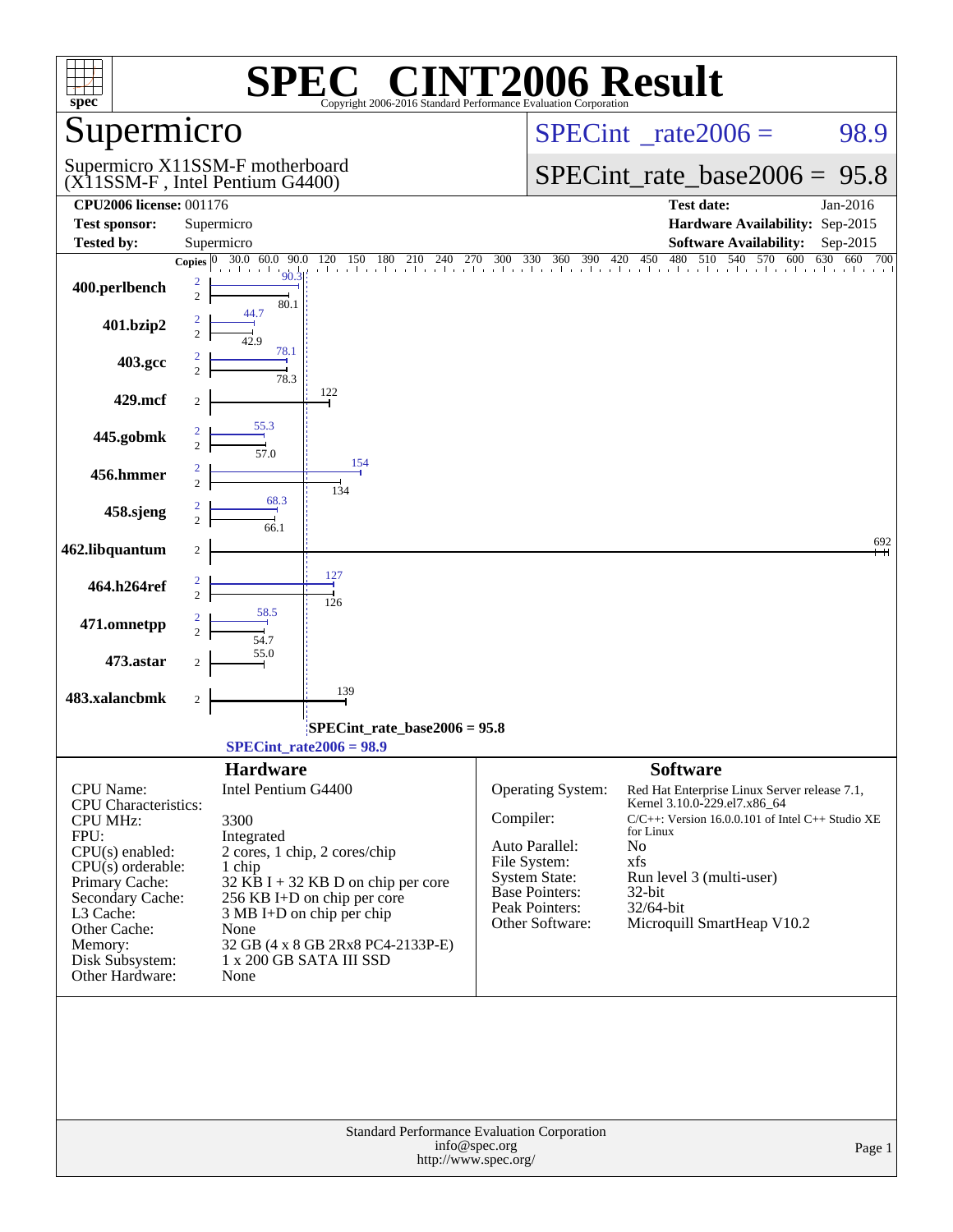

### Supermicro

(X11SSM-F , Intel Pentium G4400) Supermicro X11SSM-F motherboard  $SPECint rate2006 = 98.9$ 

### [SPECint\\_rate\\_base2006 =](http://www.spec.org/auto/cpu2006/Docs/result-fields.html#SPECintratebase2006) 95.8

**[CPU2006 license:](http://www.spec.org/auto/cpu2006/Docs/result-fields.html#CPU2006license)** 001176 **[Test date:](http://www.spec.org/auto/cpu2006/Docs/result-fields.html#Testdate)** Jan-2016 **[Test sponsor:](http://www.spec.org/auto/cpu2006/Docs/result-fields.html#Testsponsor)** Supermicro **[Hardware Availability:](http://www.spec.org/auto/cpu2006/Docs/result-fields.html#HardwareAvailability)** Sep-2015 **[Tested by:](http://www.spec.org/auto/cpu2006/Docs/result-fields.html#Testedby)** Supermicro **Supermicro [Software Availability:](http://www.spec.org/auto/cpu2006/Docs/result-fields.html#SoftwareAvailability)** Sep-2015

### **[Results Table](http://www.spec.org/auto/cpu2006/Docs/result-fields.html#ResultsTable)**

|                    |               | <b>Base</b>    |       |                                                                                                         |       |                | <b>Peak</b> |                |                |              |                |              |                |              |
|--------------------|---------------|----------------|-------|---------------------------------------------------------------------------------------------------------|-------|----------------|-------------|----------------|----------------|--------------|----------------|--------------|----------------|--------------|
| <b>Benchmark</b>   | <b>Copies</b> | <b>Seconds</b> | Ratio | <b>Seconds</b>                                                                                          | Ratio | <b>Seconds</b> | Ratio       | <b>Copies</b>  | <b>Seconds</b> | <b>Ratio</b> | <b>Seconds</b> | <b>Ratio</b> | <b>Seconds</b> | <b>Ratio</b> |
| 400.perlbench      |               | 244            | 80.1  | 244                                                                                                     | 79.9  | 244            | 80.2        | $\overline{2}$ | 216            | 90.3         | 216            | 90.4         | 217            | 90.2         |
| 401.bzip2          |               | 450            | 42.9  | 450                                                                                                     | 42.9  | 449            | 43.0        | ⌒              | 432            | 44.7         | 432            | 44.7         | 432            | 44.7         |
| $403.\mathrm{gcc}$ |               | 206            | 78.3  | 206                                                                                                     | 78.3  | 206            | 78.2        | $\overline{2}$ | 206            | 78.1         | 205            | 78.4         | 206            | 78.1         |
| $429$ .mcf         |               | 149            | 122   | 150                                                                                                     | 122   | 150            | 122         | $\overline{2}$ | 149            | 122          | 150            | 122          | <b>150</b>     | 122          |
| $445$ .gobmk       |               | 368            | 57.0  | 369                                                                                                     | 56.9  | 368            | 57.0        | $\overline{2}$ | 379            | 55.4         | 379            | 55.3         | 380            | 55.2         |
| 456.hmmer          |               | 140            | 134   | 140                                                                                                     | 134   | 140            | 134         | ⌒              | <u>121</u>     | <u>154</u>   | 121            | 154          | 121            | 154          |
| $458$ .sjeng       |               | 366            | 66.1  | 366                                                                                                     | 66.1  | 367            | 66.0        | $\overline{2}$ | 354            | 68.3         | 355            | 68.2         | 354            | 68.3         |
| 462.libquantum     |               | 59.6           | 695   | 60.7                                                                                                    | 682   | 59.9           | 692         | ⌒              | 59.6           | 695          | 60.7           | 682          | 59.9           | 692          |
| 464.h264ref        |               | 350            | 126   | 351                                                                                                     | 126   | 351            | 126         | $\bigcap$      | 349            | <u>127</u>   | 349            | 127          | 351            | 126          |
| 471.omnetpp        |               | 229            | 54.6  | 227                                                                                                     | 55.0  | 229            | 54.7        | $\overline{2}$ | <u>214</u>     | 58.5         | 214            | 58.5         | 215            | 58.3         |
| $473$ . astar      |               | 255            | 55.0  | 255                                                                                                     | 55.1  | 256            | 54.9        | $\overline{2}$ | 255            | 55.0         | 255            | 55.1         | 256            | 54.9         |
| 483.xalancbmk      |               | 99.4           | 139   | 99.4                                                                                                    | 139   | 99.6           | 139         | $\overline{2}$ | 99.4           | 139          | 99.4           | 139          | 99.6           | 139          |
|                    |               |                |       | Doculte appear in the order in which they were run. Rold underlined text indicates a modian measurement |       |                |             |                |                |              |                |              |                |              |

Results appear in the [order in which they were run.](http://www.spec.org/auto/cpu2006/Docs/result-fields.html#RunOrder) Bold underlined text [indicates a median measurement.](http://www.spec.org/auto/cpu2006/Docs/result-fields.html#Median)

#### **[Submit Notes](http://www.spec.org/auto/cpu2006/Docs/result-fields.html#SubmitNotes)**

 The taskset mechanism was used to bind copies to processors. The config file option 'submit' was used to generate taskset commands to bind each copy to a specific processor. For details, please see the config file.

### **[Operating System Notes](http://www.spec.org/auto/cpu2006/Docs/result-fields.html#OperatingSystemNotes)**

Stack size set to unlimited using "ulimit -s unlimited"

#### **[Platform Notes](http://www.spec.org/auto/cpu2006/Docs/result-fields.html#PlatformNotes)**

Standard Performance Evaluation Corporation [info@spec.org](mailto:info@spec.org) As tested, the system used a Supermicro CSE-113MFAC2-R606CB chassis. The chassis is configured with 2 PWS-606P-1R redundant power supply, 1 SNK-P0046P heatsink, as well as 4 FAN-0154L4 middle cooling fan. Sysinfo program /usr/cpu2006/config/sysinfo.rev6914 \$Rev: 6914 \$ \$Date:: 2014-06-25 #\$ e3fbb8667b5a285932ceab81e28219e1 running on X11SSM-01 Thu Jan 7 11:46:36 2016 This section contains SUT (System Under Test) info as seen by some common utilities. To remove or add to this section, see: <http://www.spec.org/cpu2006/Docs/config.html#sysinfo> From /proc/cpuinfo model name : Intel(R) Pentium(R) CPU G4400 @ 3.30GHz 1 "physical id"s (chips) 2 "processors" cores, siblings (Caution: counting these is hw and system dependent. The following excerpts from /proc/cpuinfo might not be reliable. Use with Continued on next page

<http://www.spec.org/>

Page 2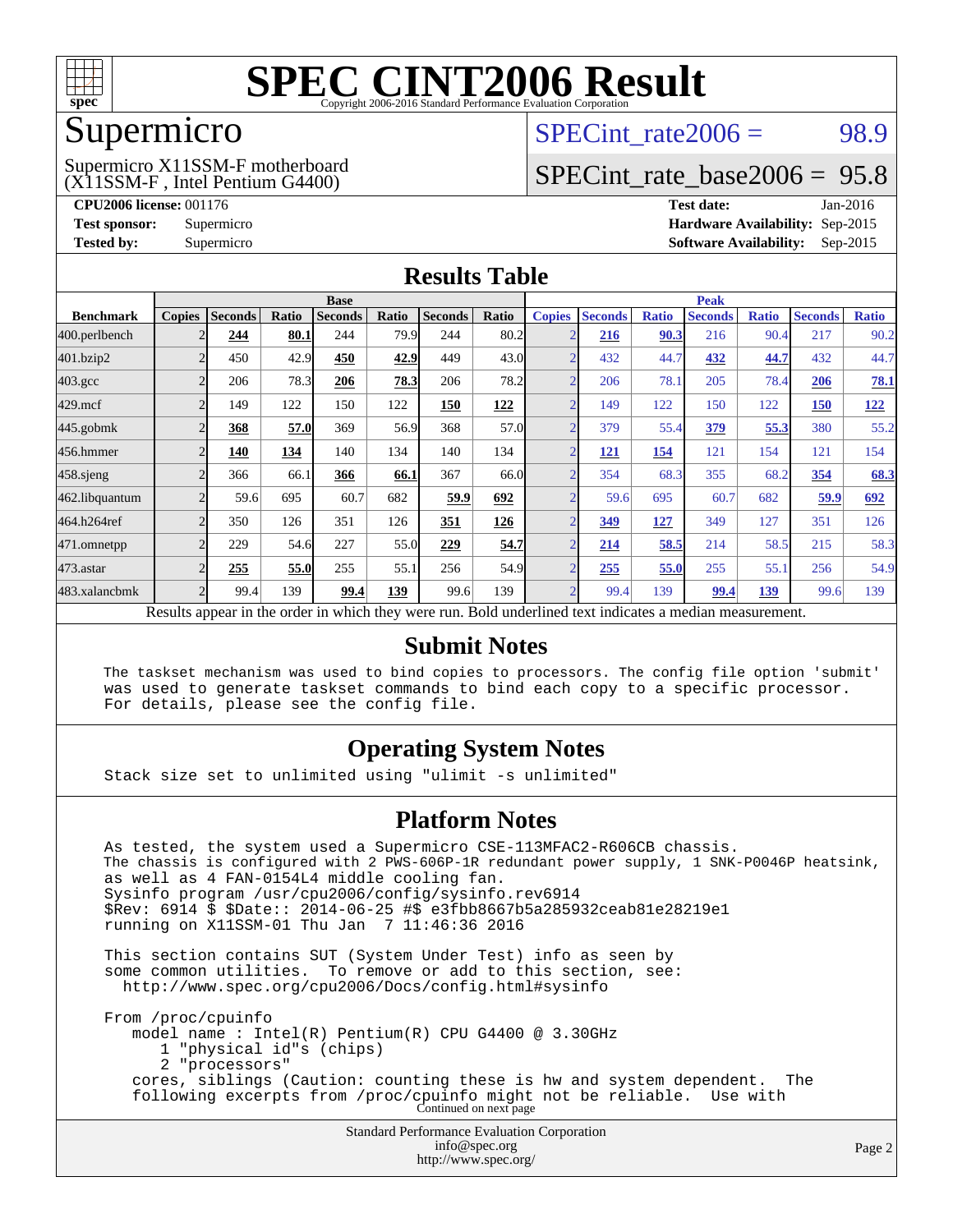

### Supermicro

 $SPECint rate2006 = 98.9$ 

(X11SSM-F , Intel Pentium G4400) Supermicro X11SSM-F motherboard

[SPECint\\_rate\\_base2006 =](http://www.spec.org/auto/cpu2006/Docs/result-fields.html#SPECintratebase2006) 95.8

**[CPU2006 license:](http://www.spec.org/auto/cpu2006/Docs/result-fields.html#CPU2006license)** 001176 **[Test date:](http://www.spec.org/auto/cpu2006/Docs/result-fields.html#Testdate)** Jan-2016 **[Test sponsor:](http://www.spec.org/auto/cpu2006/Docs/result-fields.html#Testsponsor)** Supermicro **[Hardware Availability:](http://www.spec.org/auto/cpu2006/Docs/result-fields.html#HardwareAvailability)** Sep-2015 **[Tested by:](http://www.spec.org/auto/cpu2006/Docs/result-fields.html#Testedby)** Supermicro **Supermicro [Software Availability:](http://www.spec.org/auto/cpu2006/Docs/result-fields.html#SoftwareAvailability)** Sep-2015

#### **[Platform Notes \(Continued\)](http://www.spec.org/auto/cpu2006/Docs/result-fields.html#PlatformNotes)**

 caution.) cpu cores : 2 siblings : 2 physical 0: cores 0 1 cache size : 3072 KB From /proc/meminfo MemTotal: 32769340 kB HugePages\_Total: 0<br>Hugepagesize: 2048 kB Hugepagesize: From /etc/\*release\* /etc/\*version\* os-release: NAME="Red Hat Enterprise Linux Server" VERSION="7.1 (Maipo)" ID="rhel" ID\_LIKE="fedora" VERSION\_ID="7.1" PRETTY\_NAME="Red Hat Enterprise Linux Server 7.1 (Maipo)" ANSI\_COLOR="0;31" CPE\_NAME="cpe:/o:redhat:enterprise\_linux:7.1:GA:server" redhat-release: Red Hat Enterprise Linux Server release 7.1 (Maipo) system-release: Red Hat Enterprise Linux Server release 7.1 (Maipo) system-release-cpe: cpe:/o:redhat:enterprise\_linux:7.1:ga:server uname -a: Linux X11SSM-01 3.10.0-229.el7.x86\_64 #1 SMP Thu Jan 29 18:37:38 EST 2015 x86\_64 x86\_64 x86\_64 GNU/Linux run-level 3 Jan 7 01:07 SPEC is set to: /usr/cpu2006 Filesystem Type Size Used Avail Use% Mounted on /dev/sda2 xfs 183G 34G 150G 19% / Additional information from dmidecode: Warning: Use caution when you interpret this section. The 'dmidecode' program reads system data which is "intended to allow hardware to be accurately determined", but the intent may not be met, as there are frequent changes to hardware, firmware, and the "DMTF SMBIOS" standard. BIOS American Megatrends Inc. 1.0b 12/29/2015 Memory: 4x Micron 18ASF1G72AZ-2G1A1 8 GB 2 rank 2133 MHz (End of data from sysinfo program)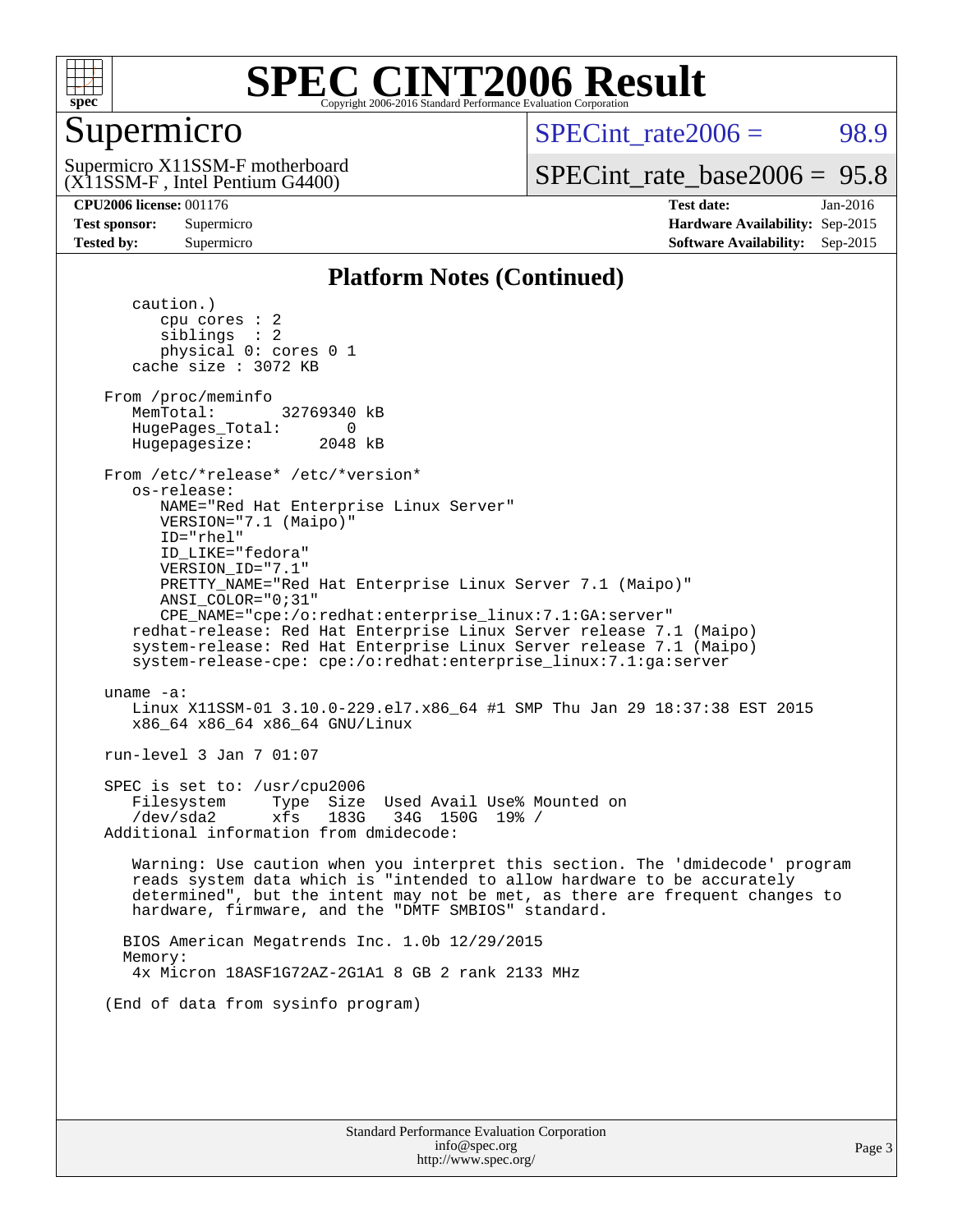

### Supermicro

SPECint rate $2006 = 98.9$ 

(X11SSM-F , Intel Pentium G4400) Supermicro X11SSM-F motherboard

[SPECint\\_rate\\_base2006 =](http://www.spec.org/auto/cpu2006/Docs/result-fields.html#SPECintratebase2006) 95.8

**[CPU2006 license:](http://www.spec.org/auto/cpu2006/Docs/result-fields.html#CPU2006license)** 001176 **[Test date:](http://www.spec.org/auto/cpu2006/Docs/result-fields.html#Testdate)** Jan-2016 **[Test sponsor:](http://www.spec.org/auto/cpu2006/Docs/result-fields.html#Testsponsor)** Supermicro **[Hardware Availability:](http://www.spec.org/auto/cpu2006/Docs/result-fields.html#HardwareAvailability)** Sep-2015 **[Tested by:](http://www.spec.org/auto/cpu2006/Docs/result-fields.html#Testedby)** Supermicro **Supermicro [Software Availability:](http://www.spec.org/auto/cpu2006/Docs/result-fields.html#SoftwareAvailability)** Sep-2015

#### **[General Notes](http://www.spec.org/auto/cpu2006/Docs/result-fields.html#GeneralNotes)**

Environment variables set by runspec before the start of the run: LD LIBRARY PATH = "/usr/cpu2006/libs/32:/usr/cpu2006/libs/64:/usr/cpu2006/sh"

 Binaries compiled on a system with 1x Intel Core i5-4670K CPU + 32GB memory using RedHat EL 7.1 Transparent Huge Pages enabled with: echo always > /sys/kernel/mm/transparent\_hugepage/enabled

### **[Base Compiler Invocation](http://www.spec.org/auto/cpu2006/Docs/result-fields.html#BaseCompilerInvocation)**

[C benchmarks](http://www.spec.org/auto/cpu2006/Docs/result-fields.html#Cbenchmarks):

[icc -m32 -L/opt/intel/compilers\\_and\\_libraries\\_2016/linux/compiler/lib/ia32\\_lin](http://www.spec.org/cpu2006/results/res2016q1/cpu2006-20160107-38631.flags.html#user_CCbase_intel_icc_e10256ba5924b668798078a321b0cb3f)

#### [C++ benchmarks:](http://www.spec.org/auto/cpu2006/Docs/result-fields.html#CXXbenchmarks)

[icpc -m32 -L/opt/intel/compilers\\_and\\_libraries\\_2016/linux/compiler/lib/ia32\\_lin](http://www.spec.org/cpu2006/results/res2016q1/cpu2006-20160107-38631.flags.html#user_CXXbase_intel_icpc_b4f50a394bdb4597aa5879c16bc3f5c5)

### **[Base Portability Flags](http://www.spec.org/auto/cpu2006/Docs/result-fields.html#BasePortabilityFlags)**

 400.perlbench: [-D\\_FILE\\_OFFSET\\_BITS=64](http://www.spec.org/cpu2006/results/res2016q1/cpu2006-20160107-38631.flags.html#user_basePORTABILITY400_perlbench_file_offset_bits_64_438cf9856305ebd76870a2c6dc2689ab) [-DSPEC\\_CPU\\_LINUX\\_IA32](http://www.spec.org/cpu2006/results/res2016q1/cpu2006-20160107-38631.flags.html#b400.perlbench_baseCPORTABILITY_DSPEC_CPU_LINUX_IA32)  $401.bzip2: -D$ FILE\_OFFSET\_BITS=64 403.gcc: [-D\\_FILE\\_OFFSET\\_BITS=64](http://www.spec.org/cpu2006/results/res2016q1/cpu2006-20160107-38631.flags.html#user_basePORTABILITY403_gcc_file_offset_bits_64_438cf9856305ebd76870a2c6dc2689ab) 429.mcf: [-D\\_FILE\\_OFFSET\\_BITS=64](http://www.spec.org/cpu2006/results/res2016q1/cpu2006-20160107-38631.flags.html#user_basePORTABILITY429_mcf_file_offset_bits_64_438cf9856305ebd76870a2c6dc2689ab) 445.gobmk: [-D\\_FILE\\_OFFSET\\_BITS=64](http://www.spec.org/cpu2006/results/res2016q1/cpu2006-20160107-38631.flags.html#user_basePORTABILITY445_gobmk_file_offset_bits_64_438cf9856305ebd76870a2c6dc2689ab) 456.hmmer: [-D\\_FILE\\_OFFSET\\_BITS=64](http://www.spec.org/cpu2006/results/res2016q1/cpu2006-20160107-38631.flags.html#user_basePORTABILITY456_hmmer_file_offset_bits_64_438cf9856305ebd76870a2c6dc2689ab) 458.sjeng: [-D\\_FILE\\_OFFSET\\_BITS=64](http://www.spec.org/cpu2006/results/res2016q1/cpu2006-20160107-38631.flags.html#user_basePORTABILITY458_sjeng_file_offset_bits_64_438cf9856305ebd76870a2c6dc2689ab) 462.libquantum: [-D\\_FILE\\_OFFSET\\_BITS=64](http://www.spec.org/cpu2006/results/res2016q1/cpu2006-20160107-38631.flags.html#user_basePORTABILITY462_libquantum_file_offset_bits_64_438cf9856305ebd76870a2c6dc2689ab) [-DSPEC\\_CPU\\_LINUX](http://www.spec.org/cpu2006/results/res2016q1/cpu2006-20160107-38631.flags.html#b462.libquantum_baseCPORTABILITY_DSPEC_CPU_LINUX) 464.h264ref: [-D\\_FILE\\_OFFSET\\_BITS=64](http://www.spec.org/cpu2006/results/res2016q1/cpu2006-20160107-38631.flags.html#user_basePORTABILITY464_h264ref_file_offset_bits_64_438cf9856305ebd76870a2c6dc2689ab) 471.omnetpp: [-D\\_FILE\\_OFFSET\\_BITS=64](http://www.spec.org/cpu2006/results/res2016q1/cpu2006-20160107-38631.flags.html#user_basePORTABILITY471_omnetpp_file_offset_bits_64_438cf9856305ebd76870a2c6dc2689ab) 473.astar: [-D\\_FILE\\_OFFSET\\_BITS=64](http://www.spec.org/cpu2006/results/res2016q1/cpu2006-20160107-38631.flags.html#user_basePORTABILITY473_astar_file_offset_bits_64_438cf9856305ebd76870a2c6dc2689ab) 483.xalancbmk: [-D\\_FILE\\_OFFSET\\_BITS=64](http://www.spec.org/cpu2006/results/res2016q1/cpu2006-20160107-38631.flags.html#user_basePORTABILITY483_xalancbmk_file_offset_bits_64_438cf9856305ebd76870a2c6dc2689ab) [-DSPEC\\_CPU\\_LINUX](http://www.spec.org/cpu2006/results/res2016q1/cpu2006-20160107-38631.flags.html#b483.xalancbmk_baseCXXPORTABILITY_DSPEC_CPU_LINUX)

### **[Base Optimization Flags](http://www.spec.org/auto/cpu2006/Docs/result-fields.html#BaseOptimizationFlags)**

[C benchmarks](http://www.spec.org/auto/cpu2006/Docs/result-fields.html#Cbenchmarks):

[-xSSE4.2](http://www.spec.org/cpu2006/results/res2016q1/cpu2006-20160107-38631.flags.html#user_CCbase_f-xSSE42_f91528193cf0b216347adb8b939d4107) [-ipo](http://www.spec.org/cpu2006/results/res2016q1/cpu2006-20160107-38631.flags.html#user_CCbase_f-ipo) [-O3](http://www.spec.org/cpu2006/results/res2016q1/cpu2006-20160107-38631.flags.html#user_CCbase_f-O3) [-no-prec-div](http://www.spec.org/cpu2006/results/res2016q1/cpu2006-20160107-38631.flags.html#user_CCbase_f-no-prec-div) [-opt-prefetch](http://www.spec.org/cpu2006/results/res2016q1/cpu2006-20160107-38631.flags.html#user_CCbase_f-opt-prefetch)

[C++ benchmarks:](http://www.spec.org/auto/cpu2006/Docs/result-fields.html#CXXbenchmarks)

[-xSSE4.2](http://www.spec.org/cpu2006/results/res2016q1/cpu2006-20160107-38631.flags.html#user_CXXbase_f-xSSE42_f91528193cf0b216347adb8b939d4107) [-ipo](http://www.spec.org/cpu2006/results/res2016q1/cpu2006-20160107-38631.flags.html#user_CXXbase_f-ipo) [-O3](http://www.spec.org/cpu2006/results/res2016q1/cpu2006-20160107-38631.flags.html#user_CXXbase_f-O3) [-no-prec-div](http://www.spec.org/cpu2006/results/res2016q1/cpu2006-20160107-38631.flags.html#user_CXXbase_f-no-prec-div) [-opt-prefetch](http://www.spec.org/cpu2006/results/res2016q1/cpu2006-20160107-38631.flags.html#user_CXXbase_f-opt-prefetch) [-Wl,-z,muldefs](http://www.spec.org/cpu2006/results/res2016q1/cpu2006-20160107-38631.flags.html#user_CXXbase_link_force_multiple1_74079c344b956b9658436fd1b6dd3a8a) [-L/sh -lsmartheap](http://www.spec.org/cpu2006/results/res2016q1/cpu2006-20160107-38631.flags.html#user_CXXbase_SmartHeap_32f6c82aa1ed9c52345d30cf6e4a0499)

### **[Base Other Flags](http://www.spec.org/auto/cpu2006/Docs/result-fields.html#BaseOtherFlags)**

[C benchmarks](http://www.spec.org/auto/cpu2006/Docs/result-fields.html#Cbenchmarks):

Continued on next page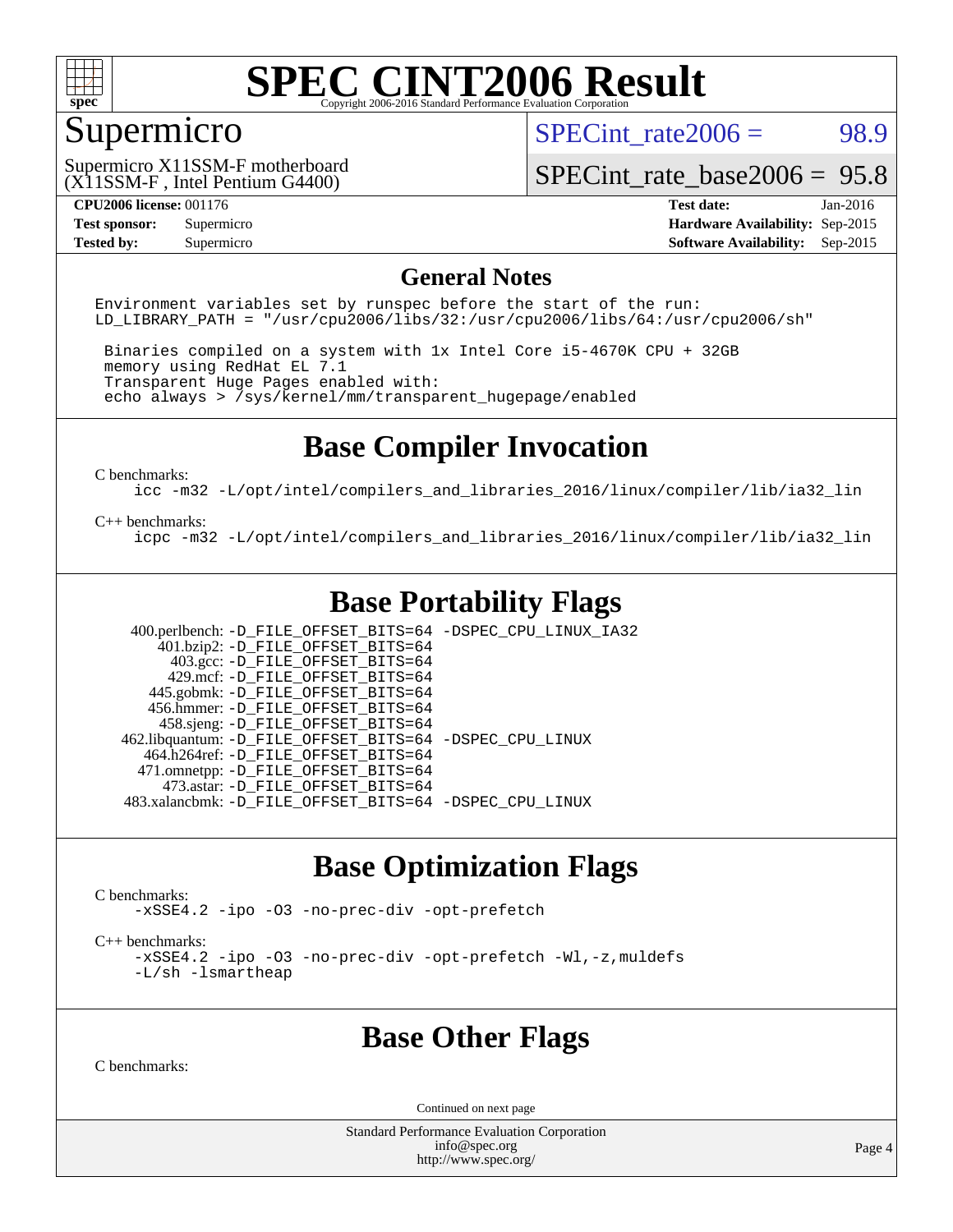

### Supermicro

 $SPECint rate2006 = 98.9$ 

(X11SSM-F , Intel Pentium G4400) Supermicro X11SSM-F motherboard

[SPECint\\_rate\\_base2006 =](http://www.spec.org/auto/cpu2006/Docs/result-fields.html#SPECintratebase2006) 95.8

**[CPU2006 license:](http://www.spec.org/auto/cpu2006/Docs/result-fields.html#CPU2006license)** 001176 **[Test date:](http://www.spec.org/auto/cpu2006/Docs/result-fields.html#Testdate)** Jan-2016 **[Test sponsor:](http://www.spec.org/auto/cpu2006/Docs/result-fields.html#Testsponsor)** Supermicro **[Hardware Availability:](http://www.spec.org/auto/cpu2006/Docs/result-fields.html#HardwareAvailability)** Sep-2015 **[Tested by:](http://www.spec.org/auto/cpu2006/Docs/result-fields.html#Testedby)** Supermicro **[Software Availability:](http://www.spec.org/auto/cpu2006/Docs/result-fields.html#SoftwareAvailability)** Sep-2015

### **[Base Other Flags \(Continued\)](http://www.spec.org/auto/cpu2006/Docs/result-fields.html#BaseOtherFlags)**

403.gcc: [-Dalloca=\\_alloca](http://www.spec.org/cpu2006/results/res2016q1/cpu2006-20160107-38631.flags.html#b403.gcc_baseEXTRA_CFLAGS_Dalloca_be3056838c12de2578596ca5467af7f3)

### **[Peak Compiler Invocation](http://www.spec.org/auto/cpu2006/Docs/result-fields.html#PeakCompilerInvocation)**

[C benchmarks \(except as noted below\)](http://www.spec.org/auto/cpu2006/Docs/result-fields.html#Cbenchmarksexceptasnotedbelow):

[icc -m32 -L/opt/intel/compilers\\_and\\_libraries\\_2016/linux/compiler/lib/ia32\\_lin](http://www.spec.org/cpu2006/results/res2016q1/cpu2006-20160107-38631.flags.html#user_CCpeak_intel_icc_e10256ba5924b668798078a321b0cb3f)

400.perlbench: [icc -m64](http://www.spec.org/cpu2006/results/res2016q1/cpu2006-20160107-38631.flags.html#user_peakCCLD400_perlbench_intel_icc_64bit_bda6cc9af1fdbb0edc3795bac97ada53)

401.bzip2: [icc -m64](http://www.spec.org/cpu2006/results/res2016q1/cpu2006-20160107-38631.flags.html#user_peakCCLD401_bzip2_intel_icc_64bit_bda6cc9af1fdbb0edc3795bac97ada53)

456.hmmer: [icc -m64](http://www.spec.org/cpu2006/results/res2016q1/cpu2006-20160107-38631.flags.html#user_peakCCLD456_hmmer_intel_icc_64bit_bda6cc9af1fdbb0edc3795bac97ada53)

458.sjeng: [icc -m64](http://www.spec.org/cpu2006/results/res2016q1/cpu2006-20160107-38631.flags.html#user_peakCCLD458_sjeng_intel_icc_64bit_bda6cc9af1fdbb0edc3795bac97ada53)

[C++ benchmarks:](http://www.spec.org/auto/cpu2006/Docs/result-fields.html#CXXbenchmarks)

[icpc -m32 -L/opt/intel/compilers\\_and\\_libraries\\_2016/linux/compiler/lib/ia32\\_lin](http://www.spec.org/cpu2006/results/res2016q1/cpu2006-20160107-38631.flags.html#user_CXXpeak_intel_icpc_b4f50a394bdb4597aa5879c16bc3f5c5)

### **[Peak Portability Flags](http://www.spec.org/auto/cpu2006/Docs/result-fields.html#PeakPortabilityFlags)**

 400.perlbench: [-D\\_FILE\\_OFFSET\\_BITS=64](http://www.spec.org/cpu2006/results/res2016q1/cpu2006-20160107-38631.flags.html#user_peakPORTABILITY400_perlbench_file_offset_bits_64_438cf9856305ebd76870a2c6dc2689ab) [-DSPEC\\_CPU\\_LP64](http://www.spec.org/cpu2006/results/res2016q1/cpu2006-20160107-38631.flags.html#b400.perlbench_peakCPORTABILITY_DSPEC_CPU_LP64) [-DSPEC\\_CPU\\_LINUX\\_X64](http://www.spec.org/cpu2006/results/res2016q1/cpu2006-20160107-38631.flags.html#b400.perlbench_peakCPORTABILITY_DSPEC_CPU_LINUX_X64) 401.bzip2: [-D\\_FILE\\_OFFSET\\_BITS=64](http://www.spec.org/cpu2006/results/res2016q1/cpu2006-20160107-38631.flags.html#user_peakPORTABILITY401_bzip2_file_offset_bits_64_438cf9856305ebd76870a2c6dc2689ab) [-DSPEC\\_CPU\\_LP64](http://www.spec.org/cpu2006/results/res2016q1/cpu2006-20160107-38631.flags.html#suite_peakCPORTABILITY401_bzip2_DSPEC_CPU_LP64) 403.gcc: [-D\\_FILE\\_OFFSET\\_BITS=64](http://www.spec.org/cpu2006/results/res2016q1/cpu2006-20160107-38631.flags.html#user_peakPORTABILITY403_gcc_file_offset_bits_64_438cf9856305ebd76870a2c6dc2689ab) 429.mcf: [-D\\_FILE\\_OFFSET\\_BITS=64](http://www.spec.org/cpu2006/results/res2016q1/cpu2006-20160107-38631.flags.html#user_peakPORTABILITY429_mcf_file_offset_bits_64_438cf9856305ebd76870a2c6dc2689ab) 445.gobmk: [-D\\_FILE\\_OFFSET\\_BITS=64](http://www.spec.org/cpu2006/results/res2016q1/cpu2006-20160107-38631.flags.html#user_peakPORTABILITY445_gobmk_file_offset_bits_64_438cf9856305ebd76870a2c6dc2689ab) 456.hmmer: [-D\\_FILE\\_OFFSET\\_BITS=64](http://www.spec.org/cpu2006/results/res2016q1/cpu2006-20160107-38631.flags.html#user_peakPORTABILITY456_hmmer_file_offset_bits_64_438cf9856305ebd76870a2c6dc2689ab) [-DSPEC\\_CPU\\_LP64](http://www.spec.org/cpu2006/results/res2016q1/cpu2006-20160107-38631.flags.html#suite_peakCPORTABILITY456_hmmer_DSPEC_CPU_LP64) 458.sjeng: [-D\\_FILE\\_OFFSET\\_BITS=64](http://www.spec.org/cpu2006/results/res2016q1/cpu2006-20160107-38631.flags.html#user_peakPORTABILITY458_sjeng_file_offset_bits_64_438cf9856305ebd76870a2c6dc2689ab) [-DSPEC\\_CPU\\_LP64](http://www.spec.org/cpu2006/results/res2016q1/cpu2006-20160107-38631.flags.html#suite_peakCPORTABILITY458_sjeng_DSPEC_CPU_LP64) 462.libquantum: [-D\\_FILE\\_OFFSET\\_BITS=64](http://www.spec.org/cpu2006/results/res2016q1/cpu2006-20160107-38631.flags.html#user_peakPORTABILITY462_libquantum_file_offset_bits_64_438cf9856305ebd76870a2c6dc2689ab) [-DSPEC\\_CPU\\_LINUX](http://www.spec.org/cpu2006/results/res2016q1/cpu2006-20160107-38631.flags.html#b462.libquantum_peakCPORTABILITY_DSPEC_CPU_LINUX) 464.h264ref: [-D\\_FILE\\_OFFSET\\_BITS=64](http://www.spec.org/cpu2006/results/res2016q1/cpu2006-20160107-38631.flags.html#user_peakPORTABILITY464_h264ref_file_offset_bits_64_438cf9856305ebd76870a2c6dc2689ab) 471.omnetpp: [-D\\_FILE\\_OFFSET\\_BITS=64](http://www.spec.org/cpu2006/results/res2016q1/cpu2006-20160107-38631.flags.html#user_peakPORTABILITY471_omnetpp_file_offset_bits_64_438cf9856305ebd76870a2c6dc2689ab) 473.astar: [-D\\_FILE\\_OFFSET\\_BITS=64](http://www.spec.org/cpu2006/results/res2016q1/cpu2006-20160107-38631.flags.html#user_peakPORTABILITY473_astar_file_offset_bits_64_438cf9856305ebd76870a2c6dc2689ab) 483.xalancbmk: [-D\\_FILE\\_OFFSET\\_BITS=64](http://www.spec.org/cpu2006/results/res2016q1/cpu2006-20160107-38631.flags.html#user_peakPORTABILITY483_xalancbmk_file_offset_bits_64_438cf9856305ebd76870a2c6dc2689ab) [-DSPEC\\_CPU\\_LINUX](http://www.spec.org/cpu2006/results/res2016q1/cpu2006-20160107-38631.flags.html#b483.xalancbmk_peakCXXPORTABILITY_DSPEC_CPU_LINUX)

### **[Peak Optimization Flags](http://www.spec.org/auto/cpu2006/Docs/result-fields.html#PeakOptimizationFlags)**

[C benchmarks](http://www.spec.org/auto/cpu2006/Docs/result-fields.html#Cbenchmarks):

 400.perlbench: [-xSSE4.2](http://www.spec.org/cpu2006/results/res2016q1/cpu2006-20160107-38631.flags.html#user_peakPASS2_CFLAGSPASS2_LDCFLAGS400_perlbench_f-xSSE42_f91528193cf0b216347adb8b939d4107)(pass 2) [-prof-gen:threadsafe](http://www.spec.org/cpu2006/results/res2016q1/cpu2006-20160107-38631.flags.html#user_peakPASS1_CFLAGSPASS1_LDCFLAGS400_perlbench_prof_gen_21a26eb79f378b550acd7bec9fe4467a)(pass 1) [-ipo](http://www.spec.org/cpu2006/results/res2016q1/cpu2006-20160107-38631.flags.html#user_peakPASS2_CFLAGSPASS2_LDCFLAGS400_perlbench_f-ipo)(pass 2)  $-03(pass 2)$  [-no-prec-div](http://www.spec.org/cpu2006/results/res2016q1/cpu2006-20160107-38631.flags.html#user_peakPASS2_CFLAGSPASS2_LDCFLAGS400_perlbench_f-no-prec-div)(pass 2) [-par-num-threads=1](http://www.spec.org/cpu2006/results/res2016q1/cpu2006-20160107-38631.flags.html#user_peakPASS1_CFLAGSPASS1_LDCFLAGS400_perlbench_par_num_threads_786a6ff141b4e9e90432e998842df6c2)(pass 1) [-prof-use](http://www.spec.org/cpu2006/results/res2016q1/cpu2006-20160107-38631.flags.html#user_peakPASS2_CFLAGSPASS2_LDCFLAGS400_perlbench_prof_use_bccf7792157ff70d64e32fe3e1250b55)(pass 2) [-auto-ilp32](http://www.spec.org/cpu2006/results/res2016q1/cpu2006-20160107-38631.flags.html#user_peakCOPTIMIZE400_perlbench_f-auto-ilp32)

 401.bzip2: [-xSSE4.2](http://www.spec.org/cpu2006/results/res2016q1/cpu2006-20160107-38631.flags.html#user_peakPASS2_CFLAGSPASS2_LDCFLAGS401_bzip2_f-xSSE42_f91528193cf0b216347adb8b939d4107)(pass 2) [-prof-gen:threadsafe](http://www.spec.org/cpu2006/results/res2016q1/cpu2006-20160107-38631.flags.html#user_peakPASS1_CFLAGSPASS1_LDCFLAGS401_bzip2_prof_gen_21a26eb79f378b550acd7bec9fe4467a)(pass 1) [-ipo](http://www.spec.org/cpu2006/results/res2016q1/cpu2006-20160107-38631.flags.html#user_peakPASS2_CFLAGSPASS2_LDCFLAGS401_bzip2_f-ipo)(pass 2)  $-03(pass 2)$  [-no-prec-div](http://www.spec.org/cpu2006/results/res2016q1/cpu2006-20160107-38631.flags.html#user_peakPASS2_CFLAGSPASS2_LDCFLAGS401_bzip2_f-no-prec-div)(pass 2) [-par-num-threads=1](http://www.spec.org/cpu2006/results/res2016q1/cpu2006-20160107-38631.flags.html#user_peakPASS1_CFLAGSPASS1_LDCFLAGS401_bzip2_par_num_threads_786a6ff141b4e9e90432e998842df6c2)(pass 1) [-prof-use](http://www.spec.org/cpu2006/results/res2016q1/cpu2006-20160107-38631.flags.html#user_peakPASS2_CFLAGSPASS2_LDCFLAGS401_bzip2_prof_use_bccf7792157ff70d64e32fe3e1250b55)(pass 2) [-opt-prefetch](http://www.spec.org/cpu2006/results/res2016q1/cpu2006-20160107-38631.flags.html#user_peakCOPTIMIZE401_bzip2_f-opt-prefetch) [-auto-ilp32](http://www.spec.org/cpu2006/results/res2016q1/cpu2006-20160107-38631.flags.html#user_peakCOPTIMIZE401_bzip2_f-auto-ilp32) [-ansi-alias](http://www.spec.org/cpu2006/results/res2016q1/cpu2006-20160107-38631.flags.html#user_peakCOPTIMIZE401_bzip2_f-ansi-alias)

Continued on next page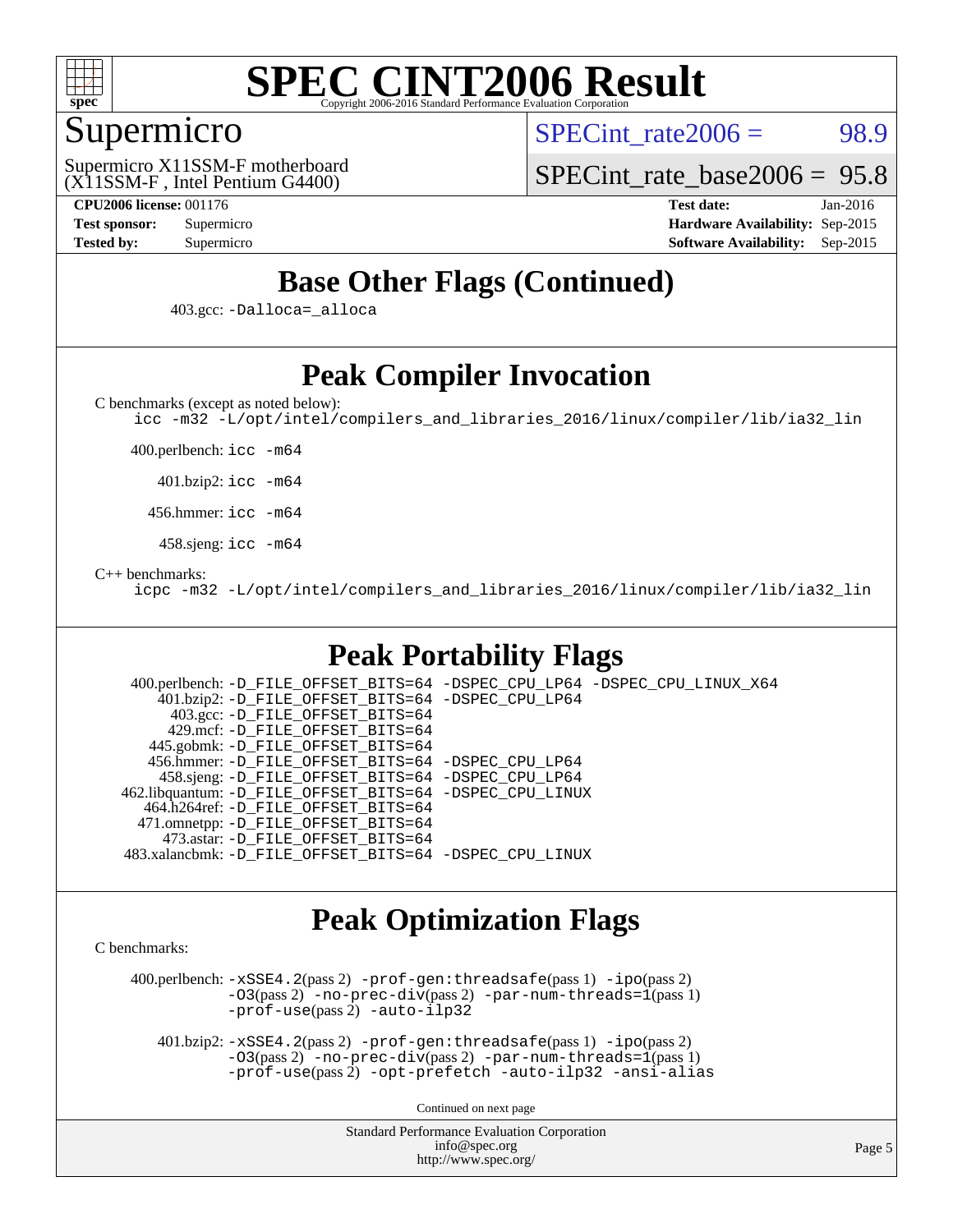

### Supermicro

 $SPECTnt_rate2006 = 98.9$ 

(X11SSM-F , Intel Pentium G4400) Supermicro X11SSM-F motherboard

[SPECint\\_rate\\_base2006 =](http://www.spec.org/auto/cpu2006/Docs/result-fields.html#SPECintratebase2006) 95.8

| <b>Test sponsor:</b> | Supermicro |
|----------------------|------------|
| <b>Tested by:</b>    | Supermicro |

**[CPU2006 license:](http://www.spec.org/auto/cpu2006/Docs/result-fields.html#CPU2006license)** 001176 **[Test date:](http://www.spec.org/auto/cpu2006/Docs/result-fields.html#Testdate)** Jan-2016 **[Hardware Availability:](http://www.spec.org/auto/cpu2006/Docs/result-fields.html#HardwareAvailability)** Sep-2015 **[Software Availability:](http://www.spec.org/auto/cpu2006/Docs/result-fields.html#SoftwareAvailability)** Sep-2015

## **[Peak Optimization Flags \(Continued\)](http://www.spec.org/auto/cpu2006/Docs/result-fields.html#PeakOptimizationFlags)**

```
 403.gcc: -xSSE4.2 -ipo -O3 -no-prec-div
         429.mcf: basepeak = yes
       445.gobmk: -xSSE4.2(pass 2) -prof-gen:threadsafe(pass 1)
                -prof-use(pass 2) -par-num-threads=1(pass 1) -ansi-alias
       456.hmmer: -xSSE4.2 -ipo -O3 -no-prec-div -unroll2 -auto-ilp32
        458.sjeng: -xSSE4.2(pass 2) -prof-gen:threadsafe(pass 1) -ipo(pass 2)
                -O3(pass 2) -no-prec-div(pass 2) -par-num-threads=1(pass 1)
                -prof-use-unroll4-auto-ilp32
    462.libquantum: basepeak = yes
      464.h264ref: -xSSE4.2(pass 2) -prof-gen:threadsafe(pass 1) -ipo(pass 2)
                -03(pass 2)-no-prec-div-par-num-threads=1(pass 1)
                -prof-use(pass 2) -unroll2 -ansi-alias
C++ benchmarks: 
      471.omnetpp: -xSSE4.2(pass 2) -prof-gen:threadsafe(pass 1) -ipo(pass 2)
                -O3(pass 2) -no-prec-div(pass 2) -par-num-threads=1(pass 1)
                -prof-use(pass 2) -ansi-alias -opt-ra-region-strategy=block
                -Wl,-z,muldefs -L/sh -lsmartheap
         473.astar: basepeak = yes
```
483.xalancbmk: basepeak = yes

### **[Peak Other Flags](http://www.spec.org/auto/cpu2006/Docs/result-fields.html#PeakOtherFlags)**

[C benchmarks](http://www.spec.org/auto/cpu2006/Docs/result-fields.html#Cbenchmarks):

403.gcc: [-Dalloca=\\_alloca](http://www.spec.org/cpu2006/results/res2016q1/cpu2006-20160107-38631.flags.html#b403.gcc_peakEXTRA_CFLAGS_Dalloca_be3056838c12de2578596ca5467af7f3)

The flags files that were used to format this result can be browsed at <http://www.spec.org/cpu2006/flags/Intel-ic16.0-official-linux64.html> <http://www.spec.org/cpu2006/flags/Supermicro-Platform-Settings-V1.2-revH.html>

You can also download the XML flags sources by saving the following links: <http://www.spec.org/cpu2006/flags/Intel-ic16.0-official-linux64.xml> <http://www.spec.org/cpu2006/flags/Supermicro-Platform-Settings-V1.2-revH.xml>